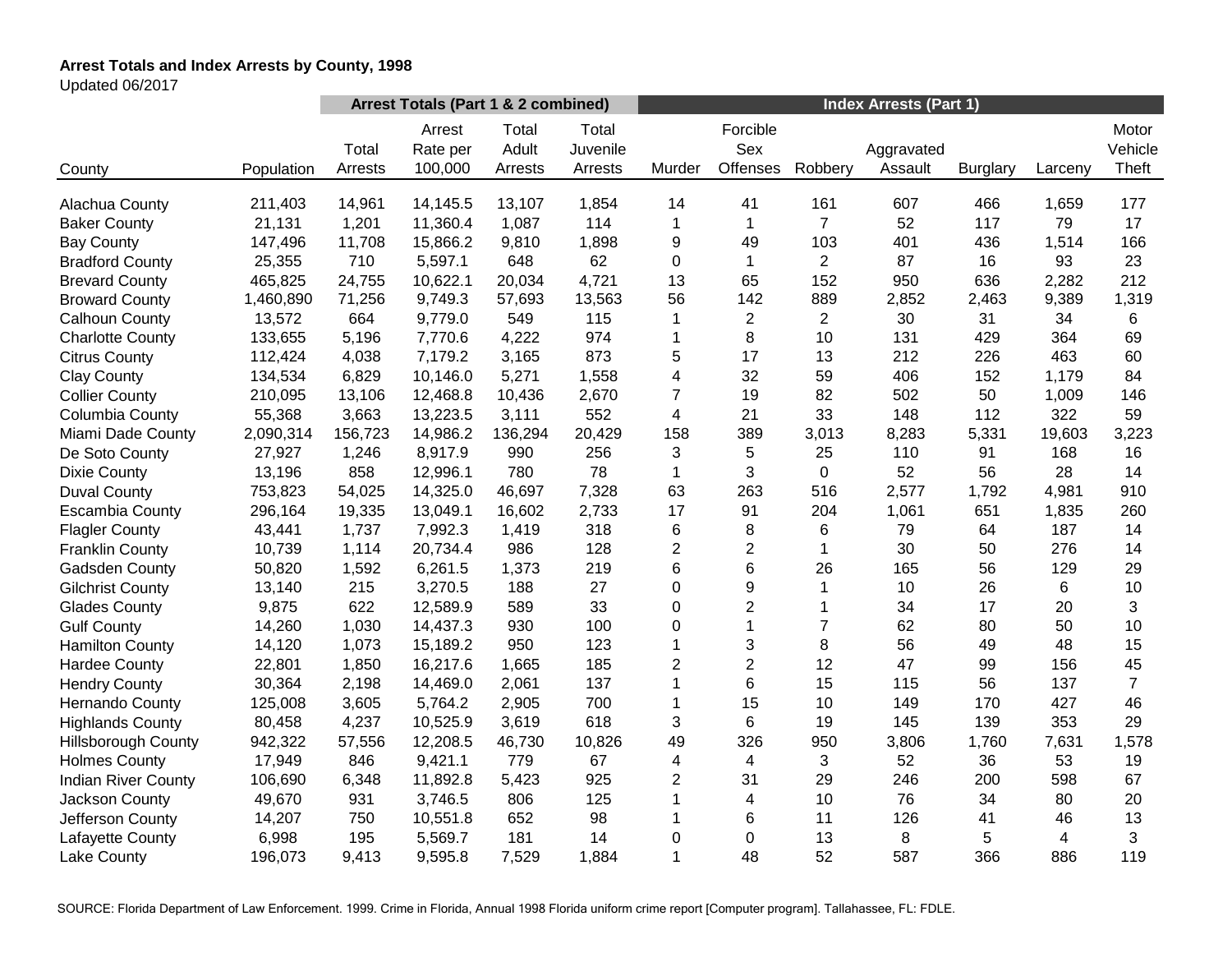# **Arrest Totals and Index Arrests by County, 1998**

Updated 06/2017

|                          |            | Arrest Totals (Part 1 & 2 combined) |                               |                           |                              | <b>Index Arrests (Part 1)</b> |                             |                         |                       |                 |         |                           |
|--------------------------|------------|-------------------------------------|-------------------------------|---------------------------|------------------------------|-------------------------------|-----------------------------|-------------------------|-----------------------|-----------------|---------|---------------------------|
| County                   | Population | Total<br>Arrests                    | Arrest<br>Rate per<br>100,000 | Total<br>Adult<br>Arrests | Total<br>Juvenile<br>Arrests | Murder                        | Forcible<br>Sex<br>Offenses | Robbery                 | Aggravated<br>Assault | <b>Burglary</b> | Larceny | Motor<br>Vehicle<br>Theft |
|                          |            |                                     |                               |                           |                              |                               |                             |                         |                       |                 |         |                           |
| Lee County               | 405,637    | 18,847                              | 9,287.0                       | 16,133                    | 2,714                        | 29                            | 32                          | 166                     | 463                   | 620             | 1,981   | 199                       |
| Leon County              | 233,232    | 38,099                              | 32,650.9                      | 34,710                    | 3,389                        | 4                             | 44                          | 123                     | 616                   | 439             | 1,806   | 152                       |
| Levy County              | 32,416     | 1,692                               | 10,433.0                      | 1,452                     | 240                          | 1                             | 5                           | 6                       | 111                   | 87              | 150     | 22                        |
| <b>Liberty County</b>    | 7,708      | 292                                 | 7,572.0                       | 282                       | 10                           | $\Omega$                      | 3                           | $\overline{\mathbf{c}}$ | 33                    | 13              | 19      | 4                         |
| <b>Madison County</b>    | 19,277     | 355                                 | 3,680.9                       | 297                       | 58                           | 0                             | $\overline{\mathbf{4}}$     | 4                       | 27                    | 27              | 54      | $\mathbf{1}$              |
| <b>Manatee County</b>    | 251,102    | 11,942                              | 9,506.0                       | 11,425                    | 517                          | 6                             | 76                          | 130                     | 568                   | 346             | 917     | 76                        |
| <b>Marion County</b>     | 242,357    | 14,575                              | 12,020.5                      | 11,871                    | 2,704                        | 17                            | 45                          | 153                     | 642                   | 845             | 1,825   | 197                       |
| <b>Martin County</b>     | 119,370    | 8,335                               | 13,956.6                      | 7,001                     | 1,334                        | 9                             | 18                          | 39                      | 334                   | 216             | 813     | 72                        |
| <b>Monroe County</b>     | 85,646     | 8,589                               | 20,044.9                      | 8,126                     | 463                          | 6                             | 20                          | 42                      | 234                   | 255             | 636     | 94                        |
| Nassau County            | 54,538     | 1,813                               | 6,644.6                       | 1,458                     | 355                          | $\overline{c}$                | 11                          | 12                      | 136                   | 83              | 209     | 40                        |
| <b>Okaloosa County</b>   | 175,568    | 6,369                               | 7,251.0                       | 5,149                     | 1,220                        | 6                             | 22                          | 62                      | 353                   | 336             | 876     | 119                       |
| <b>Okeechobee County</b> | 35,059     | 2,286                               | 13,033.0                      | 1,986                     | 300                          | 3                             | 9                           | 12                      | 116                   | 64              | 161     | 28                        |
| <b>Orange County</b>     | 824,095    | 51,923                              | 12,593.7                      | 44,830                    | 7,093                        | 63                            | 161                         | 673                     | 2,755                 | 1,800           | 8,058   | 1,047                     |
| Osceola County           | 148,712    | 10,792                              | 14,505.3                      | 9,687                     | 1,105                        | $\overline{7}$                | 41                          | 55                      | 441                   | 348             | 1,027   | 200                       |
| Palm Beach County        | 1,020,521  | 36,950                              | 7,237.1                       | 30,064                    | 6,886                        | 50                            | 113                         | 516                     | 2,253                 | 1,387           | 5,939   | 629                       |
| Pasco County             | 321,074    | 12,387                              | 7,711.3                       | 10,638                    | 1,749                        | 11                            | 30                          | 101                     | 440                   | 635             | 1,052   | 179                       |
| <b>Pinellas County</b>   | 892,178    | 46,145                              | 10,338.1                      | 37,247                    | 8,898                        | 43                            | 114                         | 490                     | 2,092                 | 1,687           | 5,784   | 1,021                     |
| Polk County              | 465,858    | 23,582                              | 10,118.0                      | 19,634                    | 3,948                        | 26                            | 62                          | 283                     | 927                   | 873             | 3,001   | 443                       |
| <b>Putnam County</b>     | 71,454     | 4,849                               | 13,564.2                      | 4,631                     | 218                          | 27                            | 29                          | 46                      | 573                   | 251             | 358     | 70                        |
| St. Johns County         | 109,894    | 3,205                               | 5,829.4                       | 2,794                     | 411                          | 8                             | 11                          | 37                      | 233                   | 128             | 459     | 70                        |
| St. Lucie County         | 183,222    | 16,501                              | 18,001.2                      | 15,109                    | 1,392                        | 15                            | 49                          | 117                     | 937                   | 512             | 1,150   | 199                       |
| Santa Rosa County        | 107,814    | 4,200                               | 7,786.5                       | 3,618                     | 582                          | 8                             | 14                          | 12                      | 163                   | 106             | 215     | 53                        |
| Sarasota County          | 311,949    | 15,316                              | 9,813.7                       | 13,778                    | 1,538                        | 9                             | 56                          | 179                     | 1,254                 | 455             | 1,015   | 166                       |
| Seminole County          | 345,166    | 12,774                              | 7,397.2                       | 10,206                    | 2,568                        | 9                             | 32                          | 112                     | 744                   | 544             | 2,036   | 204                       |
| <b>Sumter County</b>     | 47,907     | 1,734                               | 7,234.7                       | 1,483                     | 251                          | 1                             | 9                           | 9                       | 119                   | 71              | 140     | 19                        |
| <b>Suwannee County</b>   | 33,746     | 2,284                               | 13,528.3                      | 2,066                     | 218                          | 1                             | 6                           | 16                      | 102                   | 127             | 134     | 23                        |
| <b>Taylor County</b>     | 19,527     | 998                                 | 10,215.6                      | 880                       | 118                          | 0                             | $\mathbf{1}$                | 4                       | 71                    | 59              | 102     | $\overline{7}$            |
| <b>Union County</b>      | 13,459     | 231                                 | 3,430.6                       | 204                       | 27                           | 1                             | 6                           | 5                       | 24                    | 12              | 11      | 5                         |
| <b>Volusia County</b>    | 420,431    | 34,011                              | 16,169.4                      | 29,376                    | 4,635                        | 9                             | 94                          | 186                     | 1,157                 | 768             | 2,625   | 373                       |
| <b>Wakulla County</b>    | 19,828     | 763                                 | 7,691.6                       | 552                       | 211                          | 0                             | 0                           | $\overline{c}$          | 78                    | 97              | 74      | 24                        |
| <b>Walton County</b>     | 38,304     | 2,216                               | 11,563.7                      | 2,012                     | 204                          | 0                             | 5                           | 5                       | 61                    | 76              | 139     | 18                        |
| <b>Washington County</b> | 21,319     | 550                                 | 5,156.6                       | 523                       | 27                           | 4                             | 1                           | 0                       | 14                    | 19              | 11      | 5                         |
| Florida                  | 15,000,475 | 880,191                             | 5,867.8                       | 748,503                   | 131,688                      | 812                           | 2,751                       | 10,044                  | 42,325                | 29,589          | 98,866  | 14,561                    |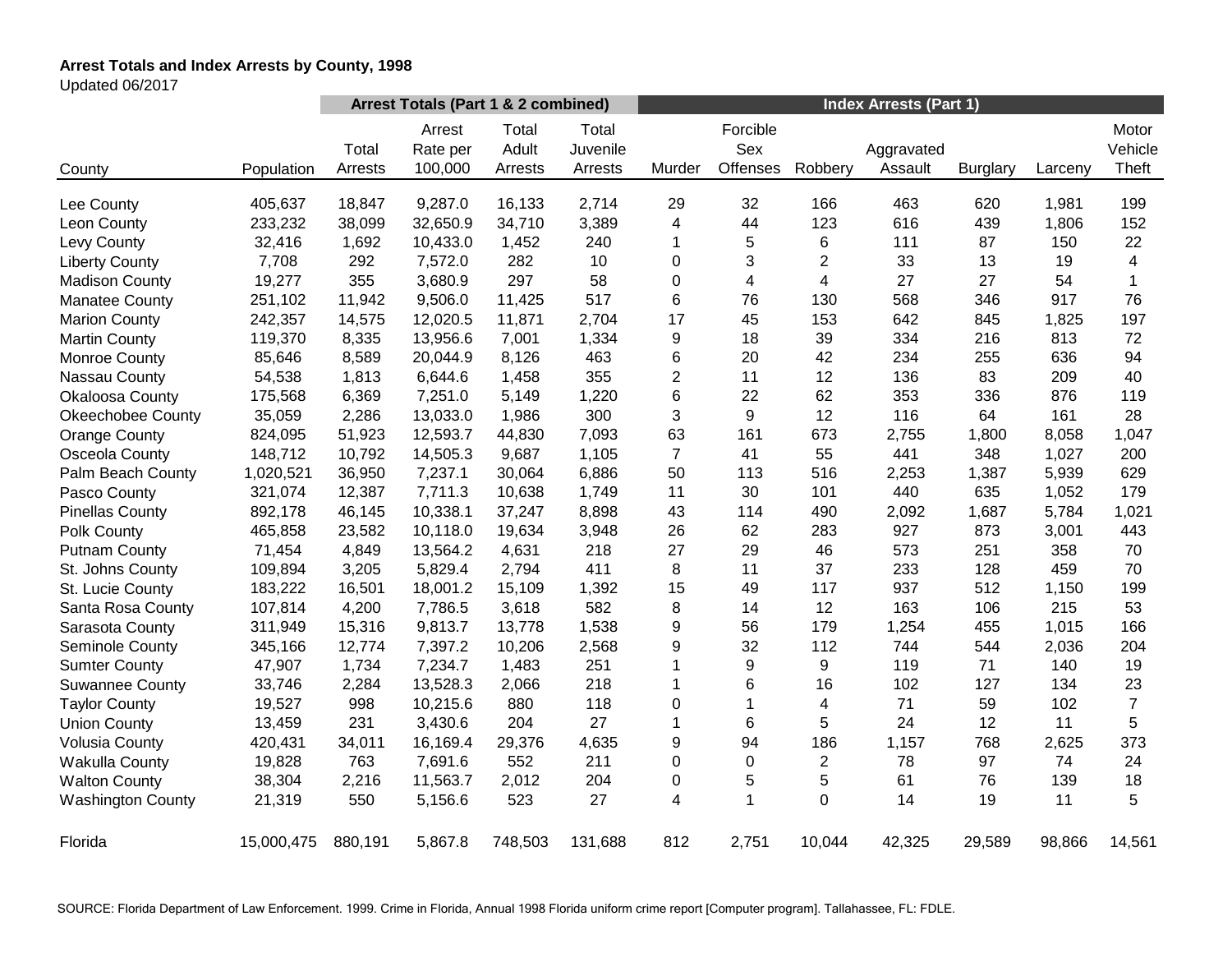Updated 06/2017

**Part 2 Arrests**

|                            |                              | Kidnap/        |                         | Simple  | Drug   |                |                |                | Counterfeit/   | Extortion/     |                |
|----------------------------|------------------------------|----------------|-------------------------|---------|--------|----------------|----------------|----------------|----------------|----------------|----------------|
| County                     | Manslaughter Abduction Arson |                |                         | Assault | Arrest | <b>Bribery</b> | Embezzlement   | Fraud          | Forgery        | Blackmail      | Intimidation   |
|                            |                              |                |                         |         |        |                |                |                |                |                |                |
| Alachua County             | 1                            | 4              | 4                       | 1,350   | 2,477  | 0              | 16             | 72             | 48             | 0              | 4              |
| <b>Baker County</b>        | 0                            | $\overline{2}$ | $\overline{\mathbf{c}}$ | 109     | 131    | $\mathbf 0$    | 0              | 0              | 33             | 0              | 0              |
| <b>Bay County</b>          | 7                            | 19             | 5                       | 1,635   | 2,538  | 4              | 12             | 113            | 164            | 4              | 55             |
| <b>Bradford County</b>     | 0                            | 1              | 0                       | 143     | 94     | 0              | 0              | $\overline{2}$ | 18             | 0              | 3              |
| <b>Brevard County</b>      | 6                            | 11             | 11                      | 2,218   | 3,246  | 0              | 10             | 152            | 143            | 4              | 69             |
| <b>Broward County</b>      | 11                           | 43             | 97                      | 5,013   | 14,979 | 3              | 61             | 872            | 396            | 17             | 642            |
| <b>Calhoun County</b>      | $\mathbf 0$                  | $\Omega$       | $\Omega$                | 56      | 84     | 0              | $\Omega$       | 3              | $\mathbf 1$    | 0              | 0              |
| <b>Charlotte County</b>    | 0                            | 0              | 9                       | 492     | 554    | 0              |                | 95             | 52             | 0              | 0              |
| <b>Citrus County</b>       | $\overline{2}$               |                | 5                       | 514     | 394    | 0              |                | 28             | 15             |                | 9              |
| <b>Clay County</b>         | 0                            | 0              | 1                       | 767     | 740    | 0              | 0              | 628            | 106            | 0              | 0              |
| <b>Collier County</b>      | 1                            | 11             | 4                       | 1,076   | 1,220  | 0              | 17             | 114            | 51             | 0              | 25             |
| Columbia County            | 0                            | 1              | 5                       | 343     | 451    | 1              | 1              | 43             | 21             | $\Omega$       | 29             |
| Miami Dade County          | 11                           | 446            | 99                      | 9,697   | 25,097 | 23             | 21             | 2,424          | 1,437          | 158            | 4,677          |
| De Soto County             | $\overline{2}$               | 3              | 3                       | 108     | 298    | 0              | 0              | 6              | 5              | 0              | 10             |
| <b>Dixie County</b>        | $\overline{0}$               | 0              | 0                       | 85      | 124    | 0              | $\Omega$       | 0              | $\overline{2}$ | $\Omega$       | 1              |
| <b>Duval County</b>        | 6                            | 40             | 53                      | 4,445   | 8,860  | 1              | 5              | 292            | 669            | 4              | 146            |
| <b>Escambia County</b>     | 0                            | 16             | 5                       | 2,205   | 1,802  | 1              |                | 350            | 131            | 3              | 107            |
| <b>Flagler County</b>      | 0                            | 2              | 2                       | 213     | 187    | 0              | 7              | 17             | 14             |                | 16             |
| <b>Franklin County</b>     |                              | $\Omega$       | 0                       | 89      | 110    | 0              | $\Omega$       | 1              | 5              | 0              | 0              |
| Gadsden County             |                              |                | 1                       | 162     | 135    | $\Omega$       | $\Omega$       | $\overline{2}$ |                | $\Omega$       |                |
| <b>Gilchrist County</b>    | 0                            | 0              | 0                       | 61      | 1      | 0              | $\Omega$       | 0              | $\Omega$       | 0              | $\Omega$       |
| <b>Glades County</b>       | 0                            | 0              | 0                       | 81      | 79     | $\Omega$       | $\Omega$       | 0              | $\overline{0}$ | 0              | $\Omega$       |
| <b>Gulf County</b>         | 0                            | $\overline{2}$ | 1                       | 119     | 146    | 0              | $\Omega$       | 4              | $\overline{7}$ | 0              | 6              |
| <b>Hamilton County</b>     | 0                            | $\Omega$       | 0                       | 114     | 100    | 0              | 0              | 2              | $\overline{7}$ | 0              | 0              |
| <b>Hardee County</b>       | 0                            | 2              | 0                       | 306     | 275    | 0              | $\Omega$       | 6              | 29             | 0              | 0              |
| <b>Hendry County</b>       | 0                            |                | 2                       | 253     | 229    | 0              | 0              | 22             | 8              |                | $\overline{2}$ |
| <b>Hernando County</b>     | 3                            | $\overline{2}$ | 9                       | 396     | 481    | 0              | 0              | 63             | 20             | 0              | 69             |
| <b>Highlands County</b>    |                              | 3              | 4                       | 634     | 397    | 0              | 0              | 9              | 33             | 0              | 21             |
| <b>Hillsborough County</b> | 5                            | 80             | 27                      | 9,080   | 10,760 | 1              | 368            | 1,061          | 439            | 19             | 173            |
| <b>Holmes County</b>       | 0                            | 0              | $\mathfrak{B}$          | 108     | 98     | $\mathbf 0$    | 0              | $\overline{2}$ | 8              | 0              | 0              |
| <b>Indian River County</b> | 0                            |                | 12                      | 659     | 855    | 0              | 0              | 33             | 32             | 0              | 3              |
| Jackson County             | $\overline{2}$               | 2              | 1                       | 101     | 81     | $\mathbf 0$    | 0              | $\overline{2}$ | 4              | 0              | 8              |
| Jefferson County           | 0                            |                |                         | 61      | 158    | 0              | 0              | 6              | 4              | 0              |                |
| Lafayette County           | 0                            | 0              | 0                       | 31      | 13     | 0              | 0              | $\overline{2}$ | $\overline{2}$ | 0              | 3              |
| <b>Lake County</b>         |                              |                | 4                       | 1,028   | 1,052  | $\overline{0}$ | $\overline{7}$ | 40             | 124            | $\overline{2}$ | 43             |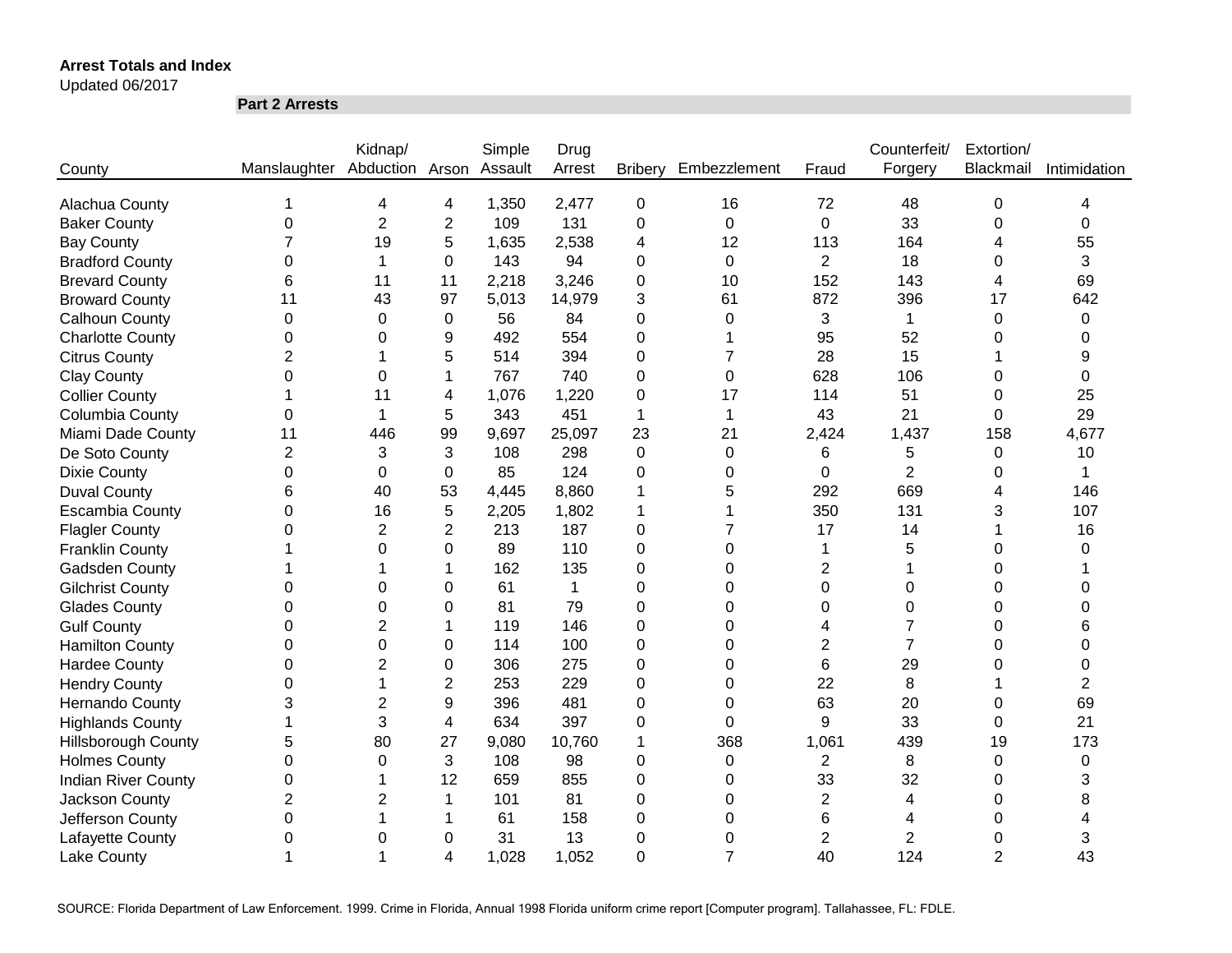#### Updated 06/2017

**Part 2 Arrests**

|                          |                | Kidnap/                 |                | Simple | Drug    |                |                |                | Counterfeit/   | Extortion/              |                |
|--------------------------|----------------|-------------------------|----------------|--------|---------|----------------|----------------|----------------|----------------|-------------------------|----------------|
| County                   | Manslaughter   | Abduction Arson Assault |                |        | Arrest  | <b>Bribery</b> | Embezzlement   | Fraud          | Forgery        | Blackmail               | Intimidation   |
| Lee County               | 4              | 1                       | 11             | 1,983  | 2,219   | $\mathbf 1$    | 1              | 98             | 14             | $\pmb{0}$               | 72             |
| Leon County              |                | 10                      | 9              | 1,334  | 2,516   | 5              | 73             | 228            | 140            | 22                      | 44             |
| Levy County              | 0              | 0                       | $\overline{2}$ | 230    | 276     | 0              | 0              | 1              | 16             | $\pmb{0}$               |                |
| <b>Liberty County</b>    |                | $\overline{2}$          | 1              | 33     | 36      | 0              | 0              | 0              | $\overline{2}$ | 0                       | 0              |
| <b>Madison County</b>    | 0              | 0                       | 3              | 43     | 39      | 1              | 0              | 0              | $\mathbf 1$    | 0                       | 3              |
| <b>Manatee County</b>    |                | 12                      | 6              | 1,139  | 1,609   | $\mathbf 0$    |                | 285            | 66             | 0                       | 136            |
| <b>Marion County</b>     | 5              | 23                      | 9              | 1,532  | 1,591   | 1              | 0              | 103            | 122            | 0                       | 28             |
| <b>Martin County</b>     |                | 4                       | 5              | 574    | 1,376   | 0              |                | 112            | 44             | 0                       | 19             |
| Monroe County            | 0              | 4                       | 0              | 749    | 813     | 0              | 0              | 170            | 28             |                         | 0              |
| Nassau County            | 0              |                         | $\overline{2}$ | 323    | 318     | 0              | 0              | 30             | 9              |                         | 81             |
| Okaloosa County          | 0              | 5                       | 3              | 882    | 1,010   | 0              | $\overline{2}$ | 109            | 269            | 0                       | 9              |
| <b>Okeechobee County</b> | 0              | 0                       | 3              | 424    | 271     | 0              | 1              | 13             | 8              | 3                       | 0              |
| <b>Orange County</b>     | 16             | 68                      | 25             | 5,675  | 10,379  | 11             | 154            | 667            | 289            | 19                      | 152            |
| Osceola County           | 1              | 4                       | $\overline{7}$ | 1,559  | 1,333   | $\pmb{0}$      | 0              | 54             | 43             | $\pmb{0}$               | 12             |
| Palm Beach County        | $\overline{7}$ | 42                      | 26             | 4,197  | 7,005   | 5              | 137            | 439            | 231            | 19                      | 107            |
| Pasco County             | 0              | 14                      | 15             | 1,366  | 938     | 0              | $\mathbf 0$    | 148            | 35             | $\overline{\mathbf{c}}$ | 26             |
| <b>Pinellas County</b>   | 8              | 21                      | 70             | 5,872  | 6,470   | 4              | 77             | 530            | 307            | 5                       | 520            |
| Polk County              | $\overline{2}$ | 31                      | 9              | 3,940  | 3,900   | 0              | 1              | 144            | 177            | 10                      | 200            |
| <b>Putnam County</b>     | 1              | 10                      | 8              | 194    | 656     | 0              | 0              | 57             | 39             | 1                       | 37             |
| St. Johns County         | 3              | 1                       | 1              | 309    | 711     | 0              | 4              | 26             | 25             | 0                       | 56             |
| St. Lucie County         | $\overline{2}$ | 29                      | $\overline{7}$ | 1,978  | 2,507   | 4              | 1              | 118            | 278            | 43                      | 60             |
| Santa Rosa County        | 0              | $\mathbf{1}$            | $\mathbf 1$    | 745    | 286     | 0              | 0              | 17             | 20             | 0                       | 4              |
| Sarasota County          | 4              | 16                      | 21             | 312    | 2,164   | $\overline{c}$ | 1              | 143            | 199            | 5                       | 128            |
| Seminole County          |                | 11                      | 0              | 1,626  | 2,625   | 0              | 14             | 80             | 105            |                         | 109            |
| <b>Sumter County</b>     | 0              | 0                       | 4              | 268    | 304     | 0              | 0              | 16             | 13             | 0                       | 1              |
| <b>Suwannee County</b>   | 0              |                         | 1              | 352    | 351     | 0              | $\overline{2}$ | 6              | 12             | 0                       | $\overline{2}$ |
| <b>Taylor County</b>     | 0              |                         | 0              | 108    | 95      | 0              | $\overline{2}$ | 14             | $\overline{7}$ | 0                       | $\overline{2}$ |
| <b>Union County</b>      | 0              | 0                       | 2              | 33     | 28      | 0              | 0              | $\mathbf{1}$   | $\mathbf{1}$   | 0                       | 0              |
| <b>Volusia County</b>    | 5              | 37                      | 15             | 3,022  | 5,180   | 0              | 13             | 173            | 164            | 0                       | 81             |
| Wakulla County           | 0              | 0                       | 0              | 153    | 106     | 0              | 0              | 0              | 9              | 0                       | 0              |
| <b>Walton County</b>     | 0              | 1                       | 3              | 234    | 159     | 0              | 0              | $\overline{2}$ | 28             | 0                       | 0              |
| <b>Washington County</b> | 0              | $\Omega$                | $\overline{2}$ | 51     | 48      | $\overline{0}$ | $\Omega$       | 11             | 4              | 0                       | $\Omega$       |
| Florida                  | 124            | 1,046                   | 641            | 84,992 | 135,565 | 68             | 1,019          | 10,261         | 6,734          | 346                     | 8,016          |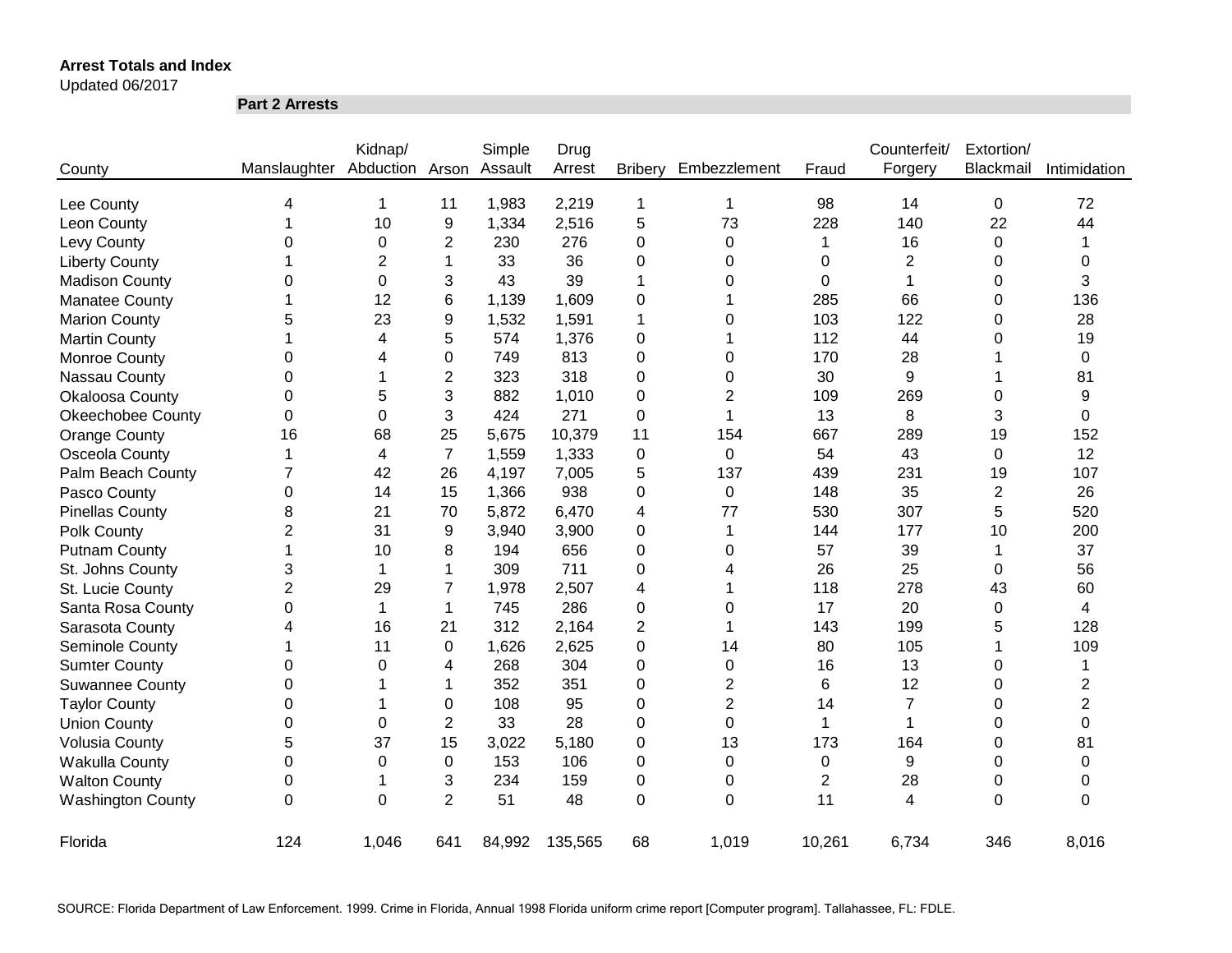Updated 06/2017

**Part 2 Arrests, continued**

|                            |                | Non-Forcible            | Stolen           |            | Destruction/   |              | Weapons        | Liquor Law     |        |
|----------------------------|----------------|-------------------------|------------------|------------|----------------|--------------|----------------|----------------|--------|
| County                     | Prostitution   | <b>Sex Offenses</b>     | Property         | <b>DUI</b> | Vandalism      | Gambling     | Violations     | Violations     | Misc.  |
|                            |                |                         |                  |            |                |              |                |                |        |
| Alachua County             | 6              | 49                      | 20               | 315        | 57             | 0            | 50             | 111            | 7,252  |
| <b>Baker County</b>        | $\mathbf 0$    | 18                      | $\overline{2}$   | 72         | $\mathbf 0$    | 0            | 3              | 17             | 538    |
| <b>Bay County</b>          | 33             | 46                      | 22               | 748        | 173            | 0            | 109            | 507            | 2,836  |
| <b>Bradford County</b>     | $\Omega$       | 5                       | 0                | 57         | 9              | 0            | $\overline{2}$ | 1              | 153    |
| <b>Brevard County</b>      | 205            | 115                     | 37               | 2,279      | 83             | 5            | 163            | 854            | 10,834 |
| <b>Broward County</b>      | 907            | 378                     | 1,093            | 4,543      | 298            | 43           | 590            | 2,599          | 21,561 |
| Calhoun County             | 0              | 5                       | $\overline{2}$   | 107        | 14             | 0            | 8              | 25             | 253    |
| <b>Charlotte County</b>    | 0              | 23                      | 16               | 447        | 11             | 0            | 17             | 51             | 2,416  |
| <b>Citrus County</b>       | $\overline{2}$ | 22                      | 23               | 277        | 4              | 0            | 36             | 55             | 1,647  |
| <b>Clay County</b>         | 6              | 48                      | 31               | 447        | 125            | 15           | 71             | 189            | 1,739  |
| <b>Collier County</b>      | 71             | 61                      | 141              | 1,287      | 53             | 1            | 138            | 156            | 6,864  |
| Columbia County            | 0              | 12                      | 8                | 243        | 16             | 0            | 1              | 44             | 1,745  |
| Miami Dade County          | 2,953          | 939                     | 2,219            | 4,433      | 1,504          | 928          | 2,196          | 6,544          | 50,917 |
| De Soto County             | 0              | 6                       | $\overline{2}$   | 88         | $\overline{2}$ | 0            | 6              | 10             | 279    |
| <b>Dixie County</b>        | $\Omega$       | $\overline{2}$          | 1                | 93         | $\overline{7}$ | 0            | 3              | $\overline{2}$ | 384    |
| <b>Duval County</b>        | 811            | 384                     | 212              | 3,166      | 210            | 50           | 526            | 305            | 22,738 |
| <b>Escambia County</b>     | 72             | 136                     | 58               | 1,229      | 242            | 26           | 112            | 414            | 8,306  |
| <b>Flagler County</b>      | 0              | 11                      | 18               | 130        | 10             | 0            | 6              | 67             | 672    |
| <b>Franklin County</b>     | 0              | $\overline{7}$          | $\mathbf{1}$     | 69         | 15             | 4            | 5              | 14             | 418    |
| Gadsden County             | 0              | 10                      | 10               | 115        | 33             | 0            | 18             | 19             | 666    |
| <b>Gilchrist County</b>    | 0              | 0                       | $\boldsymbol{0}$ | 13         | $\overline{4}$ | 0            | 0              | $\overline{2}$ | 72     |
| <b>Glades County</b>       | 1              | $\overline{2}$          | $\mathbf{1}$     | 23         | $\Omega$       | 0            | 20             | $\mathbf{1}$   | 337    |
| <b>Gulf County</b>         | 0              | 5                       | 3                | 62         | $\overline{4}$ | 3            | 12             | 27             | 419    |
| <b>Hamilton County</b>     | $\Omega$       | $\overline{\mathbf{4}}$ | 8                | 69         | 10             | $\mathbf{1}$ | 16             | 10             | 552    |
| <b>Hardee County</b>       | 0              | $\overline{7}$          | 8                | 163        | $\overline{7}$ | 0            | 25             | 14             | 645    |
| <b>Hendry County</b>       | 6              | 5                       | 11               | 267        | 23             | 1            | 11             | 33             | 986    |
| Hernando County            | 0              | 28                      | 13               | 358        | 33             | 0            | 31             | 30             | 1,251  |
| <b>Highlands County</b>    | $\overline{2}$ | 14                      | 6                | 118        | $\overline{7}$ | 3            | 14             | 52             | 2,225  |
| <b>Hillsborough County</b> | 1,047          | 405                     | 77               | 4,068      | 380            | 35           | 602            | 3,507          | 9,322  |
| <b>Holmes County</b>       | 0              | $\overline{4}$          | 6                | 121        | 6              | 0            | 11             | 28             | 280    |
| <b>Indian River County</b> | 13             | 16                      | 6                | 667        | 60             | 3            | 34             | 160            | 2,621  |
| Jackson County             | 0              | $\mathbf{1}$            | 14               | 65         | 8              | 0            | 8              | 17             | 392    |
| Jefferson County           | $\overline{2}$ | $\overline{7}$          | 0                | 61         | 8              | 0            | 0              | 3              | 190    |
| Lafayette County           | 0              | 8                       | 1                | 23         | 1              | 0            | $\overline{2}$ | 20             | 56     |
| <b>Lake County</b>         | 59             | 67                      | 38               | 566        | 53             | 26           | 61             | 150            | 4,032  |